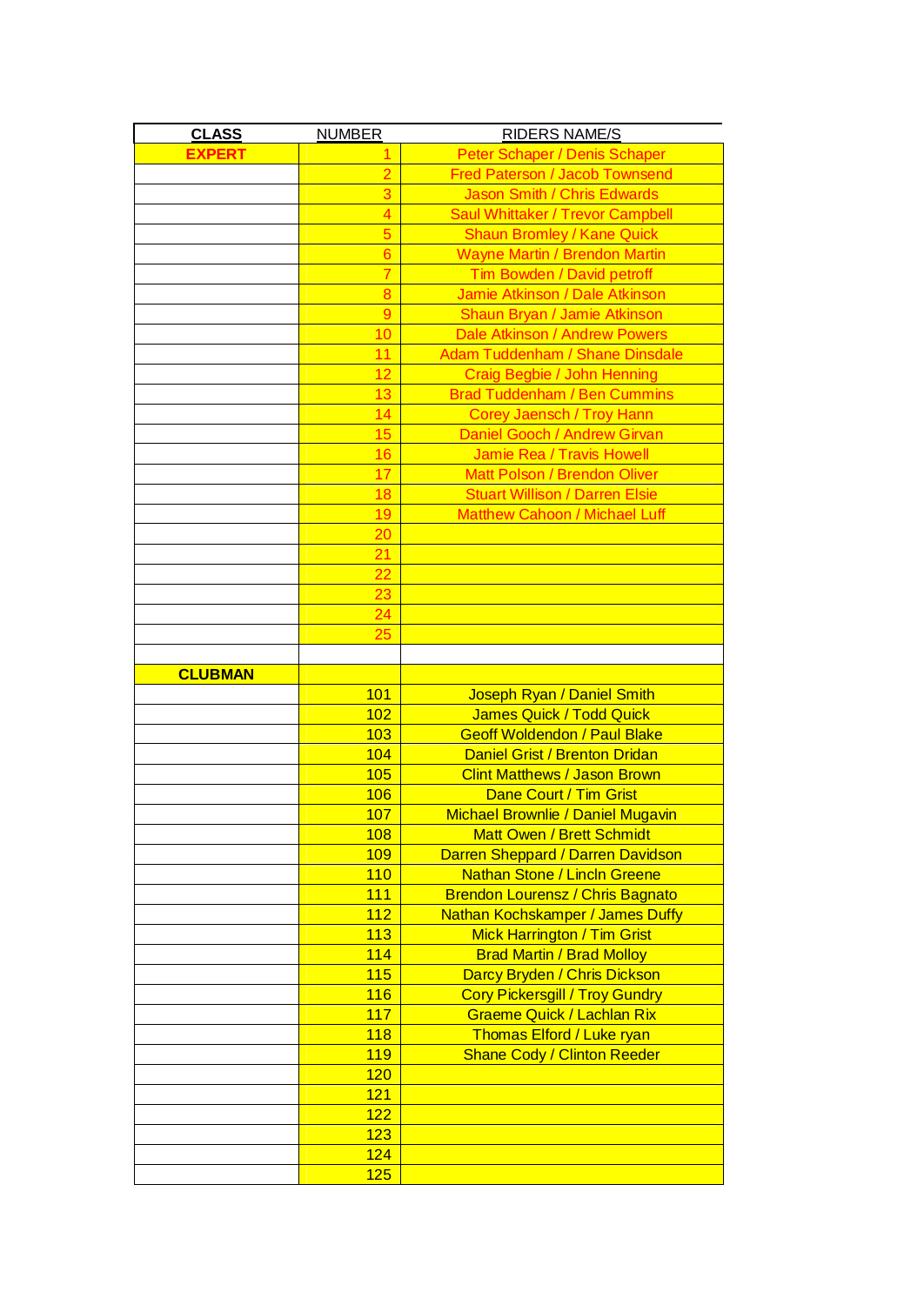| <b>NOVICE</b>   |     |                                        |
|-----------------|-----|----------------------------------------|
|                 | 201 | Jessie Clowes / Brock Quick            |
|                 | 202 | Evan Dower / Mitchell Dower            |
|                 | 203 | Jamie Daniel / Danny Sandford          |
|                 | 204 | Scott Foy / Ryan White                 |
|                 | 205 | <b>Clint Crimeen / Lukfrancis</b>      |
|                 | 206 | Hayden Bladier / Ryan White            |
|                 | 207 | Kia McPhee / Cameron Montgomery        |
|                 | 208 | Joe Fontana / Jon Lucas                |
|                 | 209 | Damian Leckie / Dean Jennings          |
|                 | 210 | Brad Cronin / Adam Slater              |
|                 | 211 | Tim Hyder / Russell Roberts            |
|                 | 212 | Adrian Matherson / Jeremy Stevens      |
|                 | 213 | Jason Carabott / Steven baines         |
|                 | 214 | Anthony Chenall / Ben Rasussen         |
|                 | 215 | Ben Munro / Andrew Brewer              |
|                 | 216 | Damian Troon / Michael Penna           |
|                 | 217 | Dale Bromely / Shaun Wilson            |
|                 | 218 | Matt Foster / Stevens                  |
|                 | 219 | Matthew Allison / Clinton Matthews     |
|                 | 220 |                                        |
|                 | 221 |                                        |
|                 | 222 |                                        |
|                 | 223 |                                        |
|                 | 224 |                                        |
| <b>VETERANS</b> |     |                                        |
|                 | 51  | Philip Masterson / Neil Finlay         |
|                 | 52  | Darren O'Hagan / Steven Towers         |
|                 | 53  | Adam Leishman / Gray Crick             |
|                 | 54  | Craig Cohoon / Donald Graham           |
|                 | 55  | Jorge Aguilar / Tony Gatt              |
|                 |     |                                        |
|                 |     |                                        |
|                 | 56  | David West / Peter West                |
|                 | 57  | Darren Giacometi / James Sabo          |
|                 | 58  | <b>Bruce Bolton / Fred Butterworth</b> |
|                 | 59  | Shaun Bartholemew / Paul McNamara      |
|                 | 60  | Craig Begbie / Paul Tabbit             |
|                 | 61  |                                        |
|                 | 62  |                                        |
|                 | 63  |                                        |
|                 | 64  |                                        |
|                 |     |                                        |
|                 |     |                                        |
|                 |     |                                        |
|                 |     |                                        |
|                 |     |                                        |
|                 |     |                                        |
|                 |     |                                        |
|                 |     |                                        |
|                 |     |                                        |
|                 |     |                                        |
|                 |     |                                        |
|                 |     |                                        |